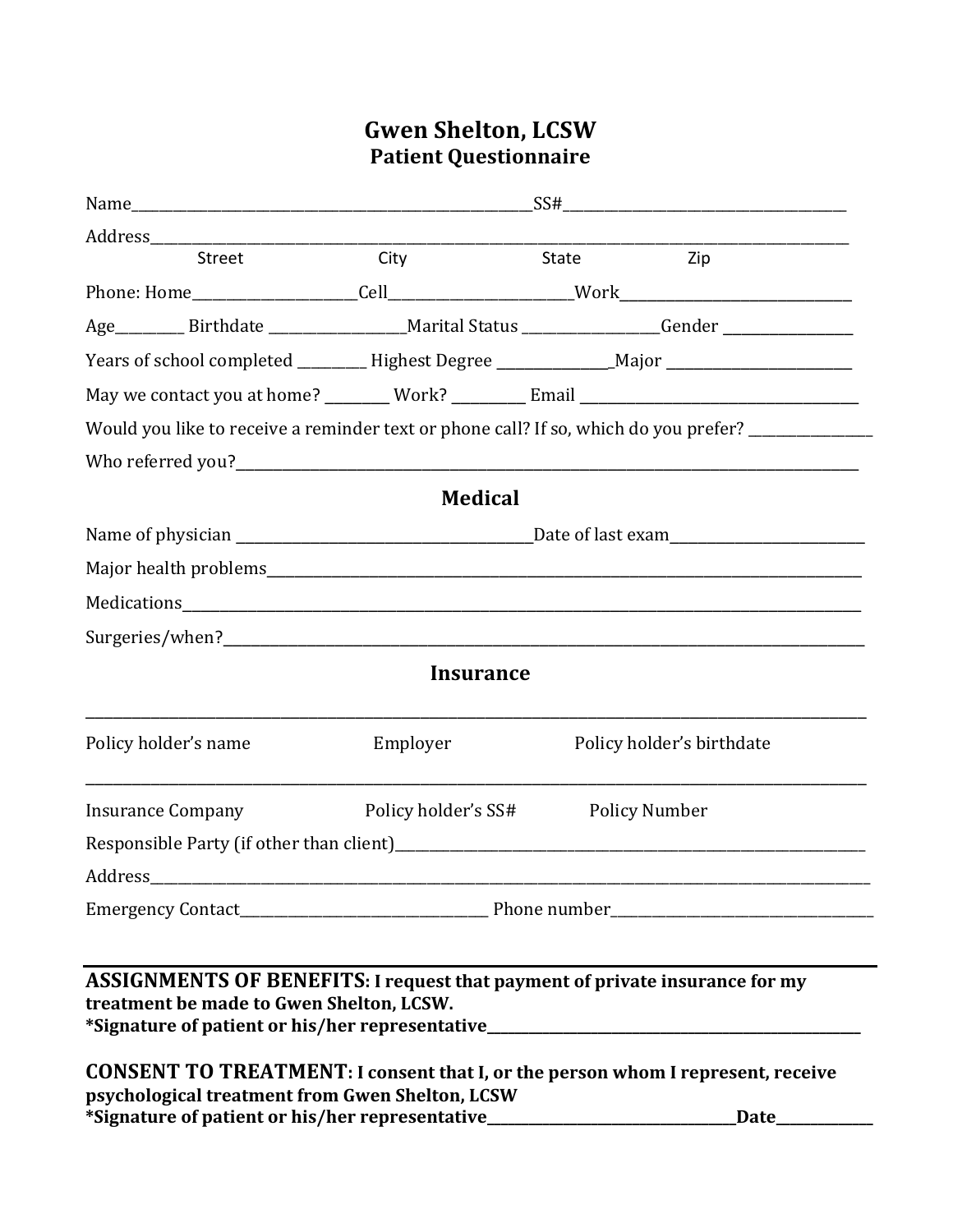| Reason(s) for seeking psychological help:                                                                                                                                                                                |                                                                                                                                                                                                                                                                                                                                                             |                                                                                                                                                                  |
|--------------------------------------------------------------------------------------------------------------------------------------------------------------------------------------------------------------------------|-------------------------------------------------------------------------------------------------------------------------------------------------------------------------------------------------------------------------------------------------------------------------------------------------------------------------------------------------------------|------------------------------------------------------------------------------------------------------------------------------------------------------------------|
|                                                                                                                                                                                                                          | Previous psychological or psychiatric treatment                                                                                                                                                                                                                                                                                                             |                                                                                                                                                                  |
|                                                                                                                                                                                                                          |                                                                                                                                                                                                                                                                                                                                                             |                                                                                                                                                                  |
|                                                                                                                                                                                                                          |                                                                                                                                                                                                                                                                                                                                                             |                                                                                                                                                                  |
| Check any of the following that apply to you:<br>Sleeplessness<br>___Sleeping too much<br>$_{\rm -}$ Crying<br>Sadness<br>Grief<br>___Too little energy<br>Low motivation<br>__Memory problems<br>Concentration problems | ___Isolating<br>____Anxiety<br>____Depression ______Panic Attacks<br>__Feeling worthless __Problem thoughts<br>__Feeling hopeless<br>___Compulsions<br>Death wishes<br>___Obsessions<br>___Suicidal thoughts ____Appetite problems ___Can't keep a job<br>__Eating problems<br>__Worrying<br>Nervousness<br>___Relationship<br>__Sexual problems<br>__Fears | ___Too much energy<br>__Temper Outbursts<br>__Aggressive behavior<br>__Impulsive reactions<br>__Take too many risks<br>Drink too much alcohol<br>__Illegal drugs |
| Check any of the following that often apply to you:<br>Sad Sand<br>Envious<br>__Regretful __Jealous<br>__Hopeless<br>__Guilty                                                                                            | Angry ____Fearful ____Happy ____Hopeful<br>Bored ____Optimistic<br>_Annoyed __Panicked __Conflicted __Helpless<br>Restless<br>__Lonely ___Shy<br>__Energetic ___Shameful ___Relaxed<br>___Contented ___Anxious ___Unassertive<br>__Unhappy<br>___Excited                                                                                                    | __Tense                                                                                                                                                          |
|                                                                                                                                                                                                                          | Women: Do your menstrual periods affect your mood?<br><u>Letter and Date</u> of last period                                                                                                                                                                                                                                                                 |                                                                                                                                                                  |
|                                                                                                                                                                                                                          | Do you ever think about killing yourself? No___ Yes___ If yes, describe____________________________                                                                                                                                                                                                                                                         |                                                                                                                                                                  |
|                                                                                                                                                                                                                          |                                                                                                                                                                                                                                                                                                                                                             |                                                                                                                                                                  |
|                                                                                                                                                                                                                          |                                                                                                                                                                                                                                                                                                                                                             |                                                                                                                                                                  |
|                                                                                                                                                                                                                          |                                                                                                                                                                                                                                                                                                                                                             |                                                                                                                                                                  |
|                                                                                                                                                                                                                          | Have you ever thought that others were trying to harm you? Explain__________________________________                                                                                                                                                                                                                                                        |                                                                                                                                                                  |
|                                                                                                                                                                                                                          |                                                                                                                                                                                                                                                                                                                                                             |                                                                                                                                                                  |
|                                                                                                                                                                                                                          | Are you bothered by thoughts that occur over and over again? No___ Yes______________________________                                                                                                                                                                                                                                                        |                                                                                                                                                                  |
|                                                                                                                                                                                                                          | Do you have trouble relaxing or enjoying weekends and vacations? No___ Yes___ If yes,                                                                                                                                                                                                                                                                       |                                                                                                                                                                  |
|                                                                                                                                                                                                                          |                                                                                                                                                                                                                                                                                                                                                             |                                                                                                                                                                  |
|                                                                                                                                                                                                                          | Have you ever had any eating disorder problems? No___ Yes___ If yes, describe_____________________                                                                                                                                                                                                                                                          |                                                                                                                                                                  |
|                                                                                                                                                                                                                          | Do you drink alcohol? No___ Yes___ How much/often?_______________________________                                                                                                                                                                                                                                                                           |                                                                                                                                                                  |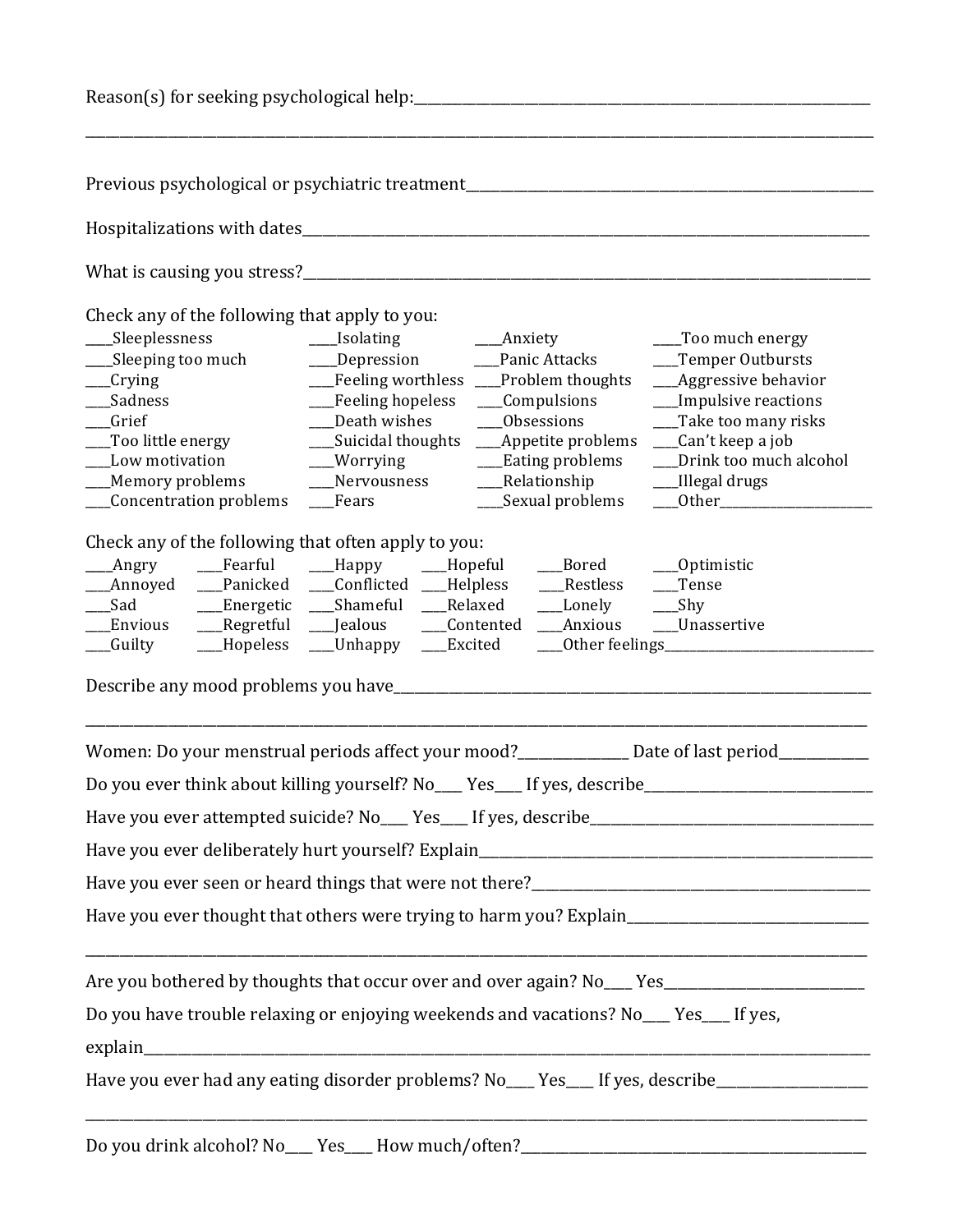Do you have a history of substance abuse? No\_\_\_ Yes\_\_\_ If yes, please describe and list any SA treatment you have received\_\_\_\_\_\_\_\_\_\_\_\_\_\_\_\_\_\_\_\_\_\_\_\_\_\_\_\_\_\_\_\_\_\_\_\_\_\_\_\_\_\_\_\_\_\_\_\_\_\_\_\_\_\_\_\_\_\_\_\_\_\_\_\_\_\_\_\_\_\_\_\_\_\_\_\_\_\_\_\_

## **FAMILY HISTORY**

| Father's age_____ Occupation_____________________Health_________________________If deceased give his      |               |  |
|-----------------------------------------------------------------------------------------------------------|---------------|--|
| age at time of death_________ Cause of death __________________________Your age at the time______________ |               |  |
| Mother's age____Occupation____________________Health_________________________If deceased give her         |               |  |
| age at time of death __________ Cause of death ___________________________Your age at the time___________ |               |  |
|                                                                                                           |               |  |
| Give significant details about siblings and describe how you get along with them _________________        |               |  |
| Were you brought up by your parents? _______ If not, who raised you? ______________________________       |               |  |
|                                                                                                           |               |  |
|                                                                                                           |               |  |
| If your parents divorced how old were you? _______ remarry? ________ How old were you? ______             |               |  |
| Describe your relationship with your stepparents _______________________________                          |               |  |
| Is there any history of substance abuse or psychiatric problems in your family history? If yes,           |               |  |
|                                                                                                           |               |  |
| Has anyone inside or outside your home abused you physically _____Verbally ______ Sexually ___?           |               |  |
|                                                                                                           | <b>FAMILY</b> |  |
| Are you married? ____ years of marriage _____ Spouse's age _____ Spouse's occupation__________            |               |  |
| How satisfied are you with your marriage? Very Dissatisfied 1 2 3 4 5 6 7 8 9 10 Very Satisfied           |               |  |
| Are you divorced? ___________When? _______________Years of marriage ____________                          |               |  |
| Are you widowed? _____Cause of spouse's death______________When_______Years of marriage ____              |               |  |
|                                                                                                           |               |  |
|                                                                                                           |               |  |
| Please describe any special problems presented by your children ___________________________________       |               |  |